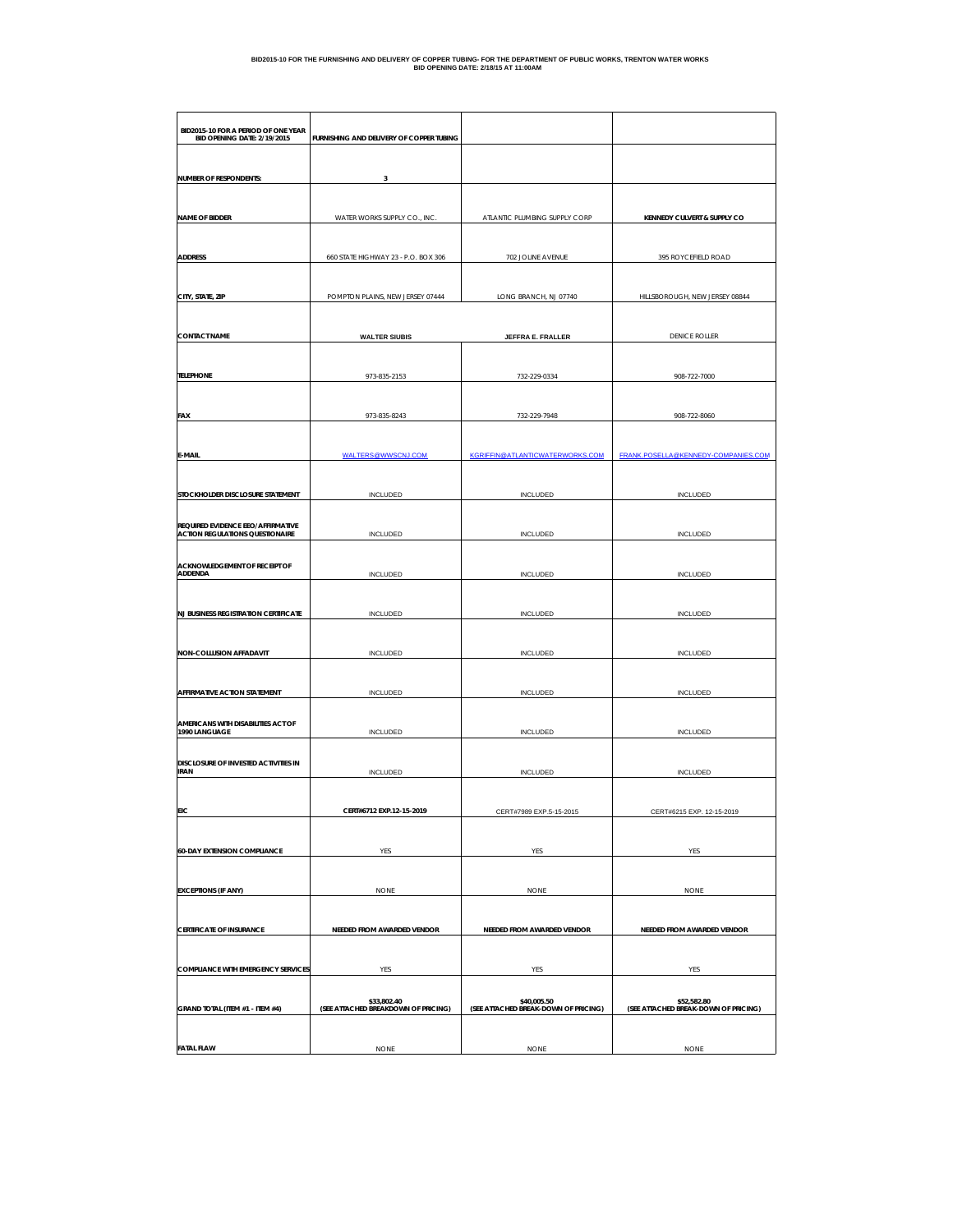# **Trenton Water Works Construction & Maintenance Office**

# Copper Service Tubing Order - Proposal & Specifications Type "K" soft CTS Copper (ASTM B88) with 200 PSI maximum working pressure

# **PROPOSAL**

The undersigned proposes to furnished and deliver in requested quantities as needed (F.O.B. with price for goods including the delivery with no extra freight charge line item) to the Trenton Water Works Yard at 333 Courtland St, Trenton,

#### $N.L$ **SPECIFICATIONS**

| #                          | <b>Material Description</b>                                                                      | Unit | Qty            | Unit<br>Price  | <b>Total Price</b>  |
|----------------------------|--------------------------------------------------------------------------------------------------|------|----------------|----------------|---------------------|
|                            | 3/4" CTS Type "K" soft Copper (ASTM B88) with 200<br>PSI maximum working pressure (60 ft/roll)   | Roll |                | 150   188   40 | 28260.00            |
| $\overline{2}$             | 1" CTS Type "K" soft Copper (ASTM B88) with 200 PSI<br>maximum working pressure (60 ft/roll)     | Roll | 10             | 246.00         | 2,460.00            |
| 3                          | 1-1/2" CTS Type "K" soft Copper (ASTM B88) with 200<br>PSI maximum working pressure (60 ft/roll) | Roll | $\overline{4}$ | 37140          | 1485.60             |
| $\overline{4}$             | 2" CTS Type "K" soft Copper (ASTM B88) with 200 PSI<br>maximum working pressure (40 ft/roll)     | Roll | $\overline{4}$ | 399.20         | 1596.8 <sub>9</sub> |
| Grand Total >>   33 802.40 |                                                                                                  |      |                |                |                     |

- Vendors bidding for materials shall take into consideration Municipal Bidding  $NOTE(1):$ laws requiring one bid price for each item for the entire length of the contract.
- The Contract shall be enforceable up to one year from the date of the Purchase  $NOTE(2)$ : Order.
- As the Trenton Water Works Warehouse cannot store all materials that are in the NOTE  $(3)$ : contract, the Vendor shall deliver to the Trenton Water Works only those material quantities requested on an as needed basis. Thereafter the TWW shall pay for those quantities received after delivery by the Vendor.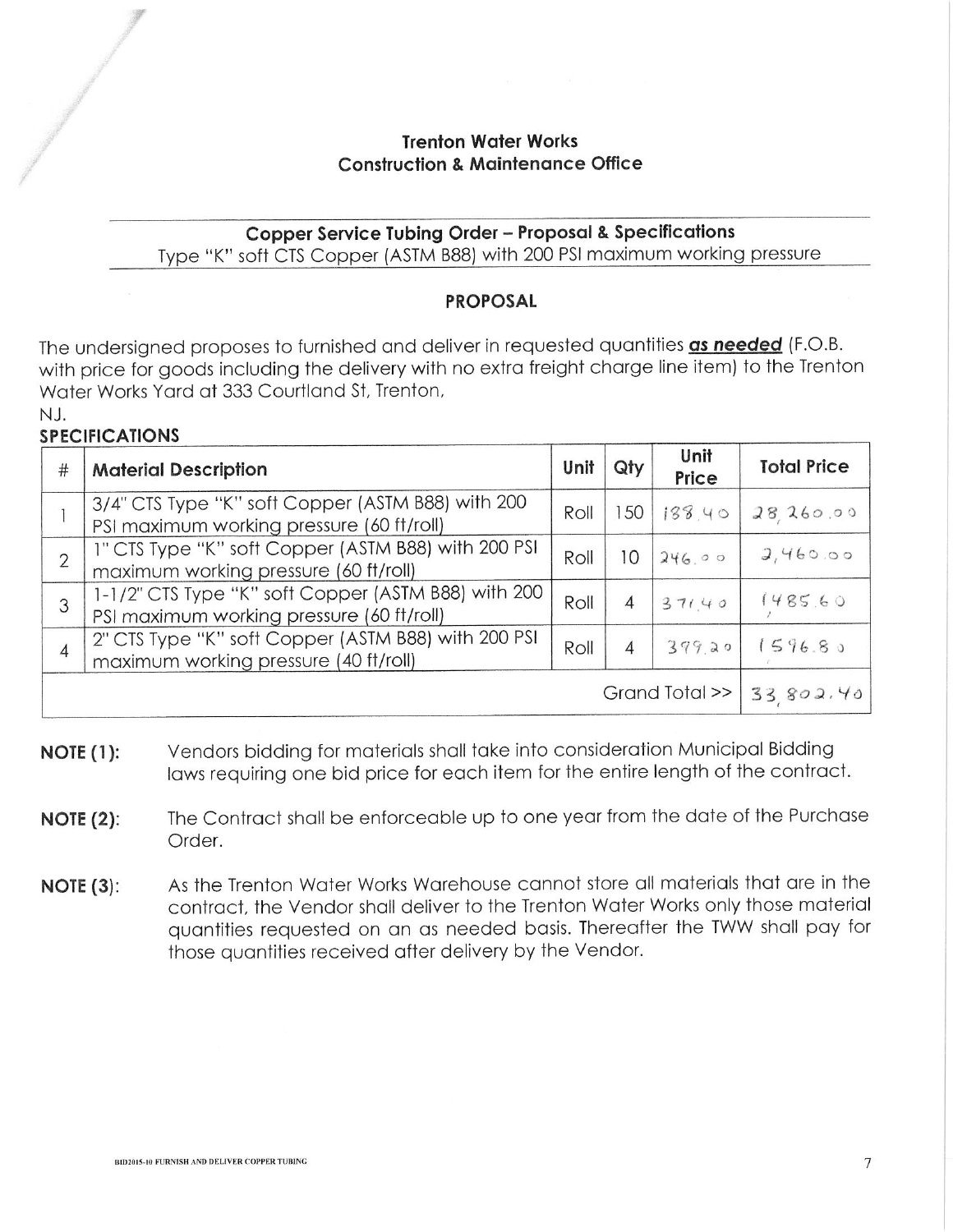### **Trenton Water Works Construction & Maintenance Office**

### **Copper Service Tubing Order - Proposal & Specifications** Type "K" soft CTS Copper (ASTM B88) with 200 PSI maximum working pressure

#### **PROPOSAL**

The undersigned proposes to furnished and deliver in requested quantities as needed (F.O.B. with price for goods including the delivery with no extra freight charge line item) to the Trenton Water Works Yard at 333 Courtland St, Trenton,  $N<sub>1</sub>$ 

# **SPECIFICATIONS**

| $\#$                     | <b>Material Description</b>                                                                      | Unii | Qty            | Unit<br>Price | <b>Total Price</b>   |
|--------------------------|--------------------------------------------------------------------------------------------------|------|----------------|---------------|----------------------|
|                          | 3/4" CTS Type "K" soft Copper (ASTM B88) with 200<br>PSI maximum working pressure (60 ft/roll)   | Roll |                |               | 150  219.19 32878.50 |
| $\overline{2}$           | 1" CTS Type "K" soft Copper (ASTM B88) with 200 PSI<br>maximum working pressure (60 ft/roll)     | Roll | 10             |               | 299.94 2999.40       |
| 3                        | 1-1/2" CTS Type "K" soft Copper (ASTM B88) with 200<br>PSI maximum working pressure (60 ft/roll) | Roll | $\overline{4}$ | 49500         | 1980°                |
| $\overline{4}$           | 2" CTS Type "K" soft Copper (ASTM B88) with 200 PSI<br>maximum working pressure (40 ft/roll)     | Roll |                | 536.901       | 2147.60              |
| Grand Total $\gg$ $\mid$ |                                                                                                  |      |                |               |                      |

- **NOTE (1):** Vendors bidding for materials shall take into consideration Municipal Bidding laws requiring one bid price for each item for the entire length of the contract.
- The Contract shall be enforceable up to one year from the date of the Purchase NOTE  $(2)$ : Order.
- As the Trenton Water Works Warehouse cannot store all materials that are in the  $NOTE(3):$ contract, the Vendor shall deliver to the Trenton Water Works only those material quantities requested on an as needed basis. Thereafter the TWW shall pay for those quantities received after delivery by the Vendor.